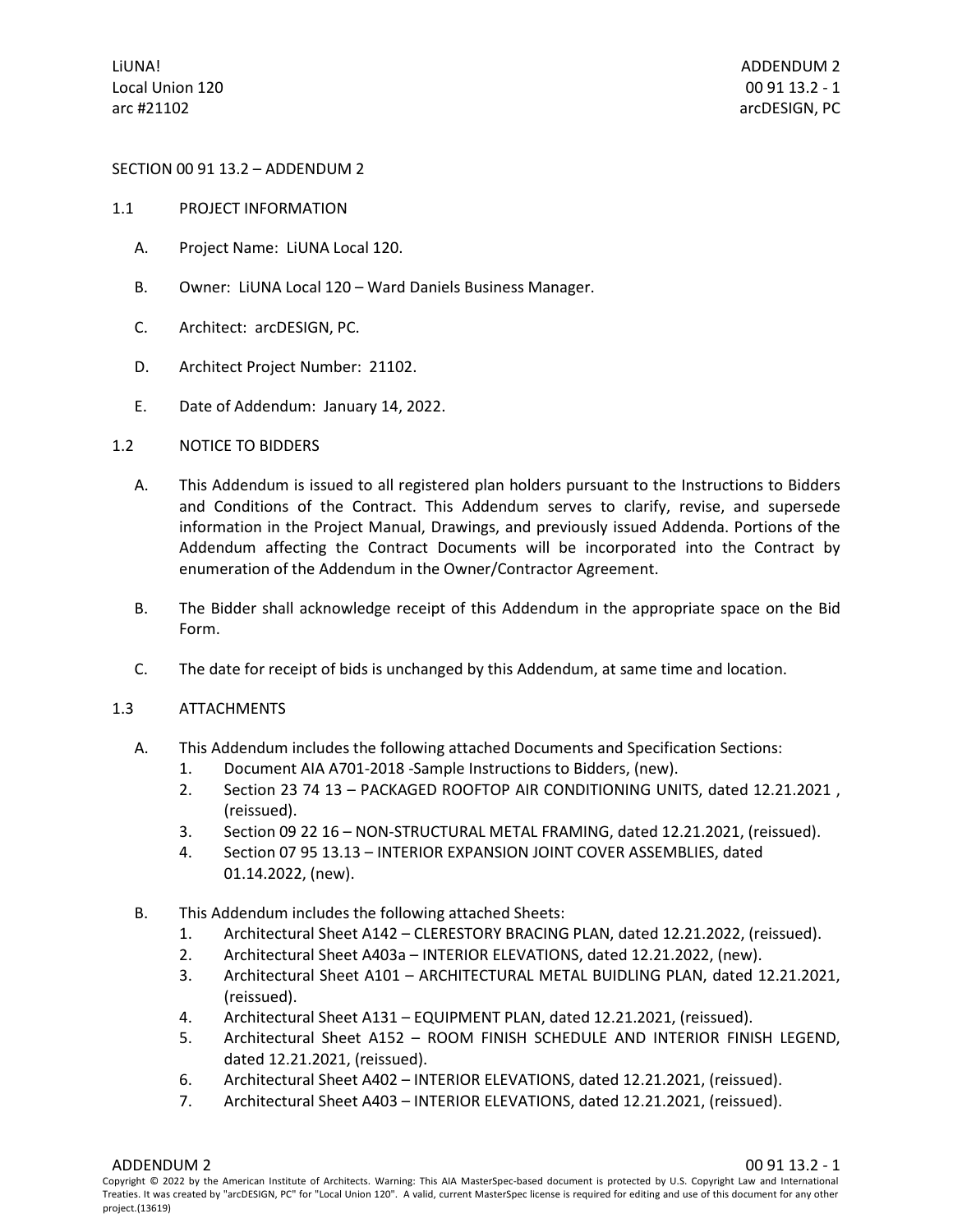ADDENDUM 2 00 91 13.2 - 2 arcDESIGN, PC

- 8. Mechanical Sheet H201, dated 12.21.2021, (reissued).
- 9. Electrical Sheet E201, dated 12.21.2021, (reissued).
- 10. Electrical Sheet E601, dated 12.21.2021, (reissued).
- 11. Electrical Sheet E702, dated 12.21.2021, (reissued).
- 1.4 REVISIONS TO DIVISION 00 PROCUREMENT REQUIREMENTS AND CONTRACTING REQUIREMENTS
	- A. Document SECTION 00 22 13 INSTRUCTIONS TO BIDDERS, (not reissued). 1. Issued Sample AIA-701-2018 Instructions to Bidders.
- 1.5 REVISIONS TO DIVISIONS 02 49 SPECIFICATION SECTIONS
	- A. Specification Section 08 56 19 PASS WINDOWS, (not reissued).
		- 1. Paragraph 2.2. A.: Revise paragraph to read as follows: "Basis of design: Design is based on DW3400 Pass-Thru Window System manufactured by:".
	- B. Specification Section 09 22 16 NON-STRUCTURAL METAL FRAMING, (reissued).
		- 1. Added requirements for double deflection track at walls attaching to roof structure.
	- C. Specification Section 09 29 00 GYPSUM BOARD, (not reissued).
		- 1. Paragraph 2.5. A. 2. b. 1): Basis of Design: TrimTex 093V V-Shaped Expansion Joint with C & T intersections.
	- D. Specification Section 07 95 13.13 INTERIOR EXPANSION JOINT COVER ASSEMBLIES, (issued new).
		- 1. Added section to cover requirements of interior expansion joints at walls to deck in the Hall. (Reference sheets A142 & A403A included in this Addendum #2).
	- E. Specification Section 230548 Vibration and Seismic Controls for HVAC, (not reissued).
		- 1. Remove all seismic notations; seismic restraints are not required for this project.
		- 2. Provide elastomeric hangers for all VAV boxes.
	- F. Specification Section 23 33 00 Air Duct Accessories, (not reissued).
		- 1. Paragraph 2.3.A.10: Add "Pottorff".
		- 2. Paragraph 2.4.A.11 : Add "Pottorff".
		- 3. Paragraph 2.4.A.12: Add "Pottorff".
	- G. Specification Section 23 34 23 HVAC Power Ventilators, (not reissued).
		- 1. Paragraph 2.1: Replace paragraph 2.1 with the Following:.
			- a. Paragraph 2.1 CENTRIFUGAL VENTILATORS ROOF DOWNBLAST
		- 2. Paragraph 2.1. A. Manufacturers: .
			- a. Paragraph 2.1. A. 1. : Acme.
			- b. Paragraph 2.1. A. 2. : Greenheck.
			- c. Paragraph 2.1. A. 3. : Loren Cook.
			- d. Paragraph 2.1. A. 4. : PennBarry.
		- 3. Paragraph 2.1. B. : Housing: Downblast; removable spun-aluminum; square, one-piece aluminum base with venturi inlet cone.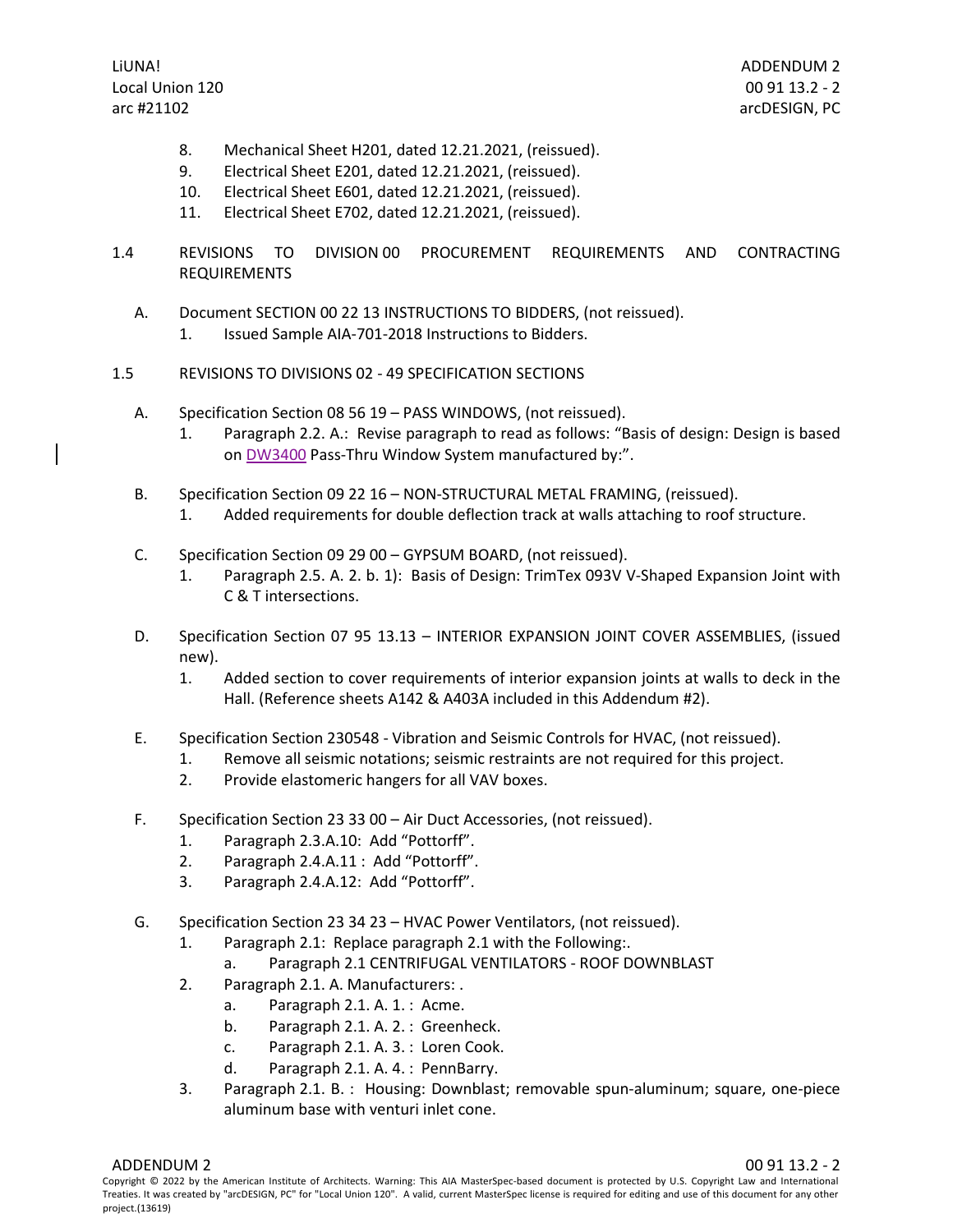- 4. Paragraph 2.1. C. : Fan Wheels: Aluminum hub and wheel with backward-inclined blades.
- **5.** Paragraph 2.1. D. : Direct Drive:.
	- Paragraph 2.1. D. 1. : Fan Shaft: Turned, ground, and polished steel; keyed to wheel hub.
	- b. Paragraph 2.1. D. 2. : Shaft Bearings: Permanently lubricated, permanently sealed, self-aligning ball bearings.
- 6. Paragraph 2.1. E. : Accessories.
	- a. Paragraph 2.1. E. 1. : Variable-Speed Motor Controller: Solid-state control to reduce speed from 100 to less than 50 percent.
	- b. Paragraph 2.1. E. 1. : Disconnect Switch: Nonfusible type, with thermal-overload protection, factory wired through an internal aluminum conduit.
	- c. Paragraph 2.1. E. 1. : Bird Screens: Removable, 1/2-inch mesh, aluminum or brass wire.
	- d. Paragraph 2.1. E. 1. : Dampers: Counterbalanced, parallel-blade, backdraft dampers mounted in curb base; factory set to close when fan stops.
	- e. Paragraph 2.1. E. 1. : Roof Curb: Insulated, minimum 18" height, sloped and ribbed for metal roof.
- H. Specification Section 23 37 13 Diffusers, Registers, and Grilles, (not reissued).
	- 1. Paragraph 2.1.1.e. : Add "Nailor Industries".
	- 2. Paragraph 2.1.1.f. : Add "MetalAire".
- I. Specification Section 23 74 13 Packaged Rooftop Air Conditioning Units, (reissued).
	- 1. Replace specification in its entirety.
- 1.6 REVISIONS TO DRAWING SHEETS
	- A. Sheet A131 EQUIPMENT PLAN Added LiUNA Memorial Display Case (OFCI) to the Equipment schedule and located by note on plan. (reissued)
		- *1. Note: This is an existing display case at the Owner's current facility that is to be removed and installed in this new facility. Power and switching has been included on E-Series drawings.*
	- B. Sheet A152 ROOM FINISH SCHEDULE AND INTERIOR FINISH LEGEND Changed countertop finishes in Reception 102 and added clarification of countertop finishes at File Niche to Room Finish Schedule note 11. (reissued)
	- C. Sheet A402 INTERIOR ELEVATIONS Added elevation 5B to show locations of countertops at File Niche in Passage 002. (reissued)
	- D. Sheet A403– INTERIOR ELEVATIONS –Added Interior Elevation Notes to elevation 1D. (reissued)
	- E. Sheet A403a INTERIOR ELEVATIONS (issued new).
		- 1. Added sheet to include all interior elevations in the Hall.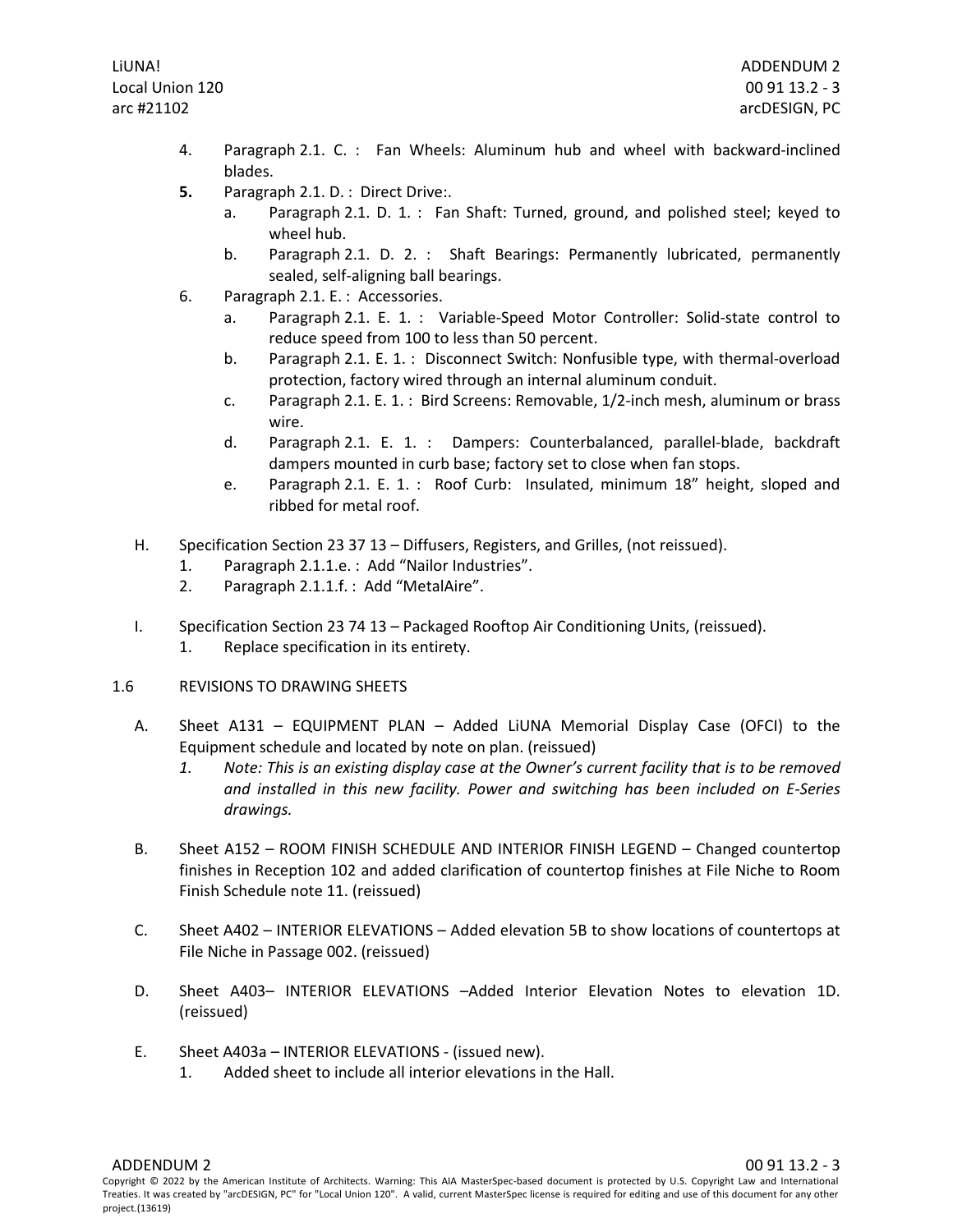- F. Sheet A101 ARCHITECTURAL METAL BUILDING PLAN (reissued).
	- 1. Removed wall construction and added dimensions to clarify Metal Building Scope.
- G. Sheet A142 CLERESTORY BRACING PLAN (reissued).
	- 1. Added information about double deflection tracks at wall to deck in the Hall, clarified details in corners of the Hall where Liner Panel abuts S2.1 wall construction, added bracing to walls in the Hall / Podium area.
- 1.7 QUESTIONS AND ANSWERS
	- A. Question: Please publish a project schedule.
		- 1. Answer: A project schedule will be made available after the GMP is finalized with the Owner. For the purposes of bidding, reference dates included in the Invitation to Bid.
	- B. Question: Please identify the temporary power requirements beyond interior lighting and convenience power (e.g. trailers, site lighting, early startup of permanent loads, etc.)
		- 1. Answer: Items identified will be part of the project and should be included with your bid.
	- C. Question: Please clarify fixture designation of 2x4 light fixtures in Check-In (Room 132) and Janitor (Room 134)
		- 1. Answer:
	- D. Question: Please clarify expectations regarding the building ground loop (and possible lightning protection system) called out for on Details 4 and 5 of E701 1. Answer:
	- E. Question: Is it acceptable to use a 100A disconnect on RTU and 60A disconnects on RTU-2 and -3? Keynote 4 says to provide a 200A.
		- 1. Answer: Yes that is acceptable.
	- F. Question: Could provide an iso detail as to what you're expecting so I am fully on board in ref to the RD/SD system at the canopy?
		- 1. Answer: We try to get a detail of the roof drain in the canopy and the outlet near ground level for the bid set. The insulated piping that connects the canopy roof drain to the outlet routes inside the building. Reference C-Series for area drains at outlet locations.
	- G. Question: Should the hardware set indicated for door 124 be fire restive to match the onehour rating on the door (Addendum 1)?
		- 1. Answer: Yes, provide hardware similar to the specified set designed / approved for the one-hour rated opening.
	- H. Question: Would a voluntary alternate for fiber-cement panel in lieu of metal plate panels indicated between the two entrances be approved?
		- 1. Answer: Voluntary alternates for the metal plate exterior finish would be considered if a cost savings justified the change. An example of a product meriting consideration is Nichiha's AWP "MIRAIA" Rainscreen system. Include all components required by mfr.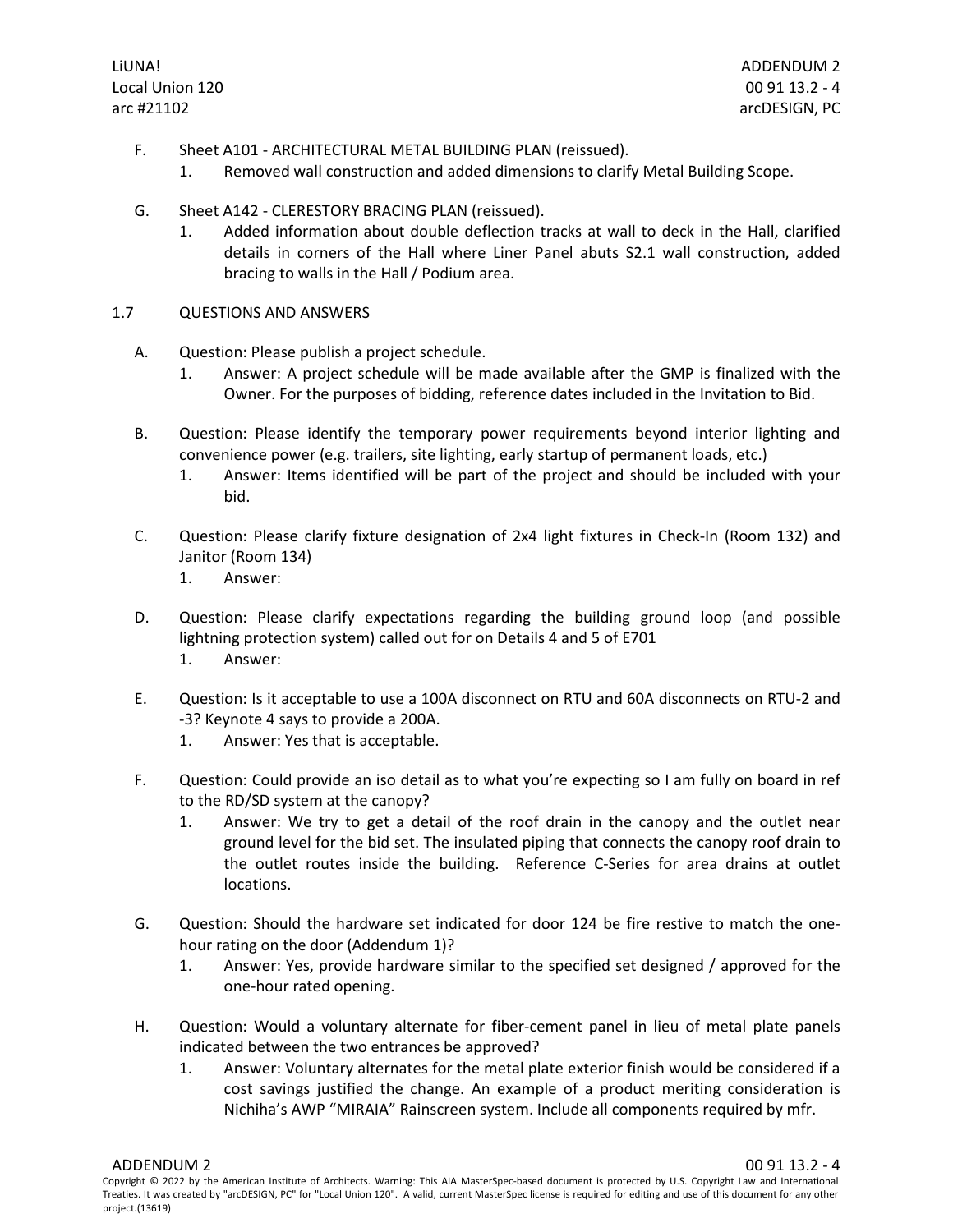- I. Question: The hardware set for Door 101A includes a wall-mount actuator for the auto operator – please identify the location for the actuator.
	- 1. Answer: The LCN 8310-853T flush-mounts in the brick veneer below the Knox Box to the right of door 101A.
- J. Question: Can the 6" Stud wall near Grid 4 include bracing on the side opposite the open room to help with deflection?
	- 1. Answer: Yes. Framing contractor can add bracing as part of their calculation of gage required to meet deflection criteria included in Section 09 22 16 at that wall and other walls-to-deck in the Hall.
- K. Question: Are double studs at interior walls required to be joined together as shown on sheet A010?
	- 1. Answer: Yes. Alternate methods may be considered if submitted to the Architect for approval prior to construction.
- L. Question: I have two questions on this job. Detail 1A and 1B/A602 2" hat channel and wall insulation behind the metal siding. What is the wall insulation? Who is furnishing and installing the wall insulation and the 2" hat channel, the metal panel guy or the drywall guy?
	- 1. Answer: the 2" hat channel indicated in details 1A & 1B on A602 are identified in the Keynote schedule found on the same sheet as being part of Section 13 34 19 METAL BUIDLING SYSTEMS. Same for the wall panels and insulation. Additionally, sheet A101 was provided as a representation of what the Metal Building System provider includes in their scope.
- M. Question: Is there an Instructions to Bidders Section? 1. Answer: The attached AIA A701 is to be inserted in Section 00 21 13.
- N. Question: Are vaccinations required on the project?
	- 1. Answer: Vaccinations are not required.
- O. Question: Section 00 20 20 Section 3.1 references Hannig Construction's COVID-19 Policy as an attachment but none has been included. What is the COVID-19 Policy for this project.
	- 1. Answer: This policy will be distributed prior to commencing work on the project. If the Owner has any specific requirements, they will also be addressed at that time. The current policy is based on information available from the CDC and OSHA and is subject to change based on revised recommendations for the CDC, OSHA, and other public officials as they occur.
- P. Question: Can you clarify the intent for welded frames versus knock-down frames?
	- 1. Answer: Yes, all interior metal frames are Knock-Down and all metal frames in exterior walls are fully-welded.

END OF DOCUMENT 00 91 13.2